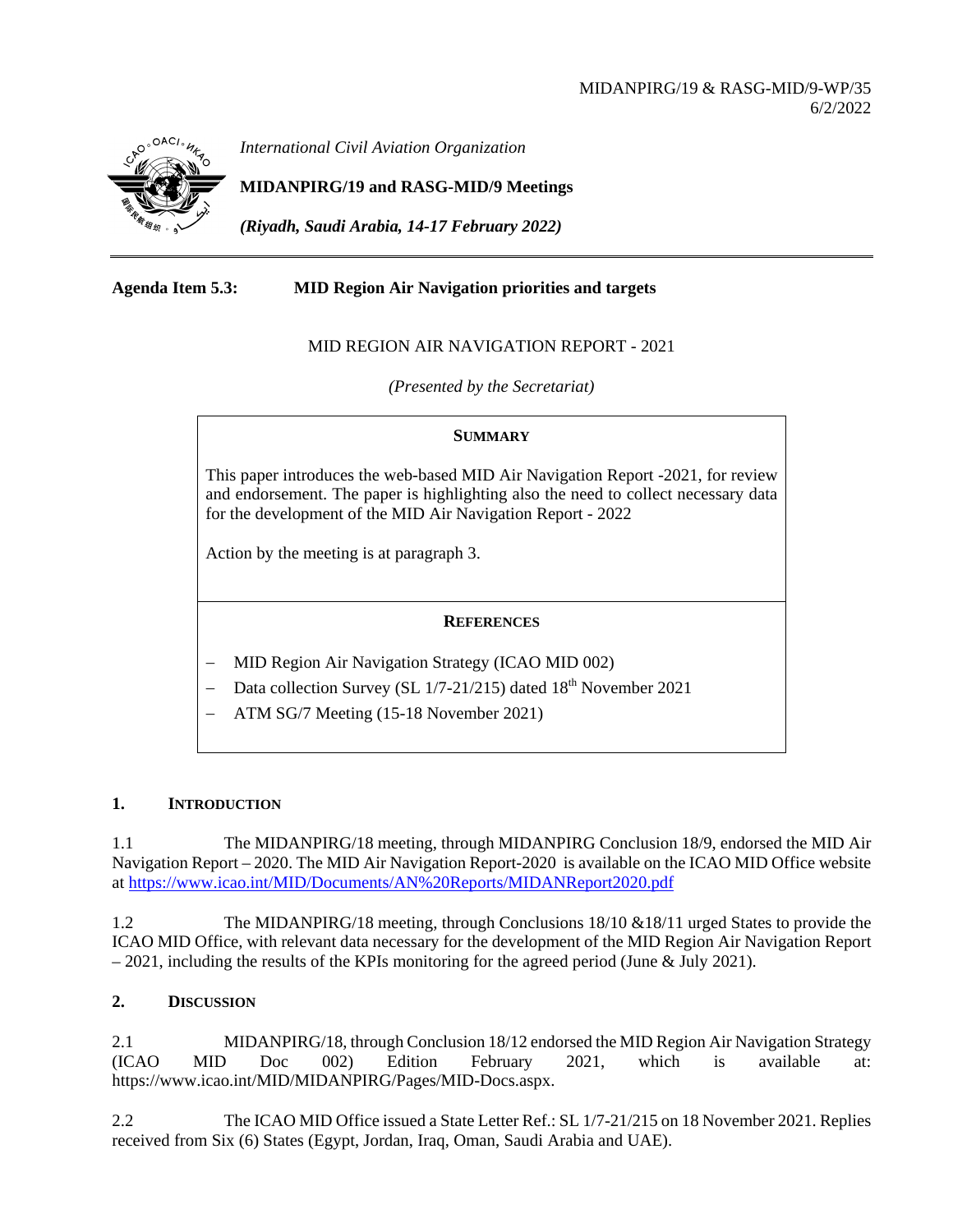### MIDANPIRG/19 & RASG-MID/9-WP/35

2.3 The MID Air Navigation Report – 2021 has been developed based on States' replies and outcome of relevant Sub-Groups. As part of the ICAO MID Office's endeavours to increase users engagement, improve information accessibility and increase visibility, a Web-based MID Air Navigation Report for 2021 has been developed. The link to the web-based report is<https://www.icao.int/MIDANReport/Pages/default.aspx>

2.4 The Web-based MID AN Report for 2021provides updates mainly on the following:

- Status of ASBU Implementation
- ANS Performance Management
- Environmental Protection
- Success Stories/ Best Practices

2.5 The meeting may wish to note that the overall status of Implementation of ASBU priority 1 Threads/Elements is 50%. Saudi Arabia and UAE have very good implementation Status. The lack of data received affected the data analysis accuracy of the implementation status in many States. Likewise, addition of new threads/elements to the MID Region Air Navigation Strategy decreased the overall ASBU implementation Status in the MID Region.

2.6 From a regional perspective, the progress for the implementation of ACAS, SNET, ASUR, and APTA is very good. However, the progress for the implementation of NAV, FICE, NOPS and ACDM is far below expectation.

2.7 The meeting may wish to recall MIDANPIRG Conclusion 18/11:

*MIDANPIRG CONCLUSION 18/11: ANS PERFORMANCE MONITORING*

*That in order to optimize allocation and use of resources in the modernization of the air navigation system, States;*

- *a) be urges to:*
	- *i*) *embrace a performance based approach in line with the 6<sup>th</sup> <i>Edition of the Global Air Navigation Plan and the six-step performance management process, as described in the Manual on the Global Performance of the Air Navigation System (Doc 9883,;*
	- *ii) follow-up a phased approach in the performance monitoring of their air navigation system using an initial phase the list of KPIs at Appendix 5.2C; and*
	- *iii) provide ICAO with the results of the KPIs monitoring for the agreed period, as part of the data necessary for the development of the Annual Air Navigation Report, starting with the Report for 2021.*
	- *b) be encouraged to start as soon as possible, on an experimental basis, to establish the necessary processes, procedures and systems for the collection of necessary data to measure the selected KPIs.*

2.8 In connection with the above, eight (8) States (Egypt, Iran, Jordan, Kuwait, Oman, Qatar, Saudi Arabia and UAE) provided their inputs regarding the measurement of selected Regional KPIs (01, 02, 13, 14). The data covered seventeen (17) out of 57 international aerodromes in the MID Region, representing 29.8% (HECA, HEBA, HESH, HEGN, HELX, HESN, HEMA, OIIE, OJAI, OKBK, OOMM, OTHH, OEDF, OEJN, OEMA, OERK and OMDB).